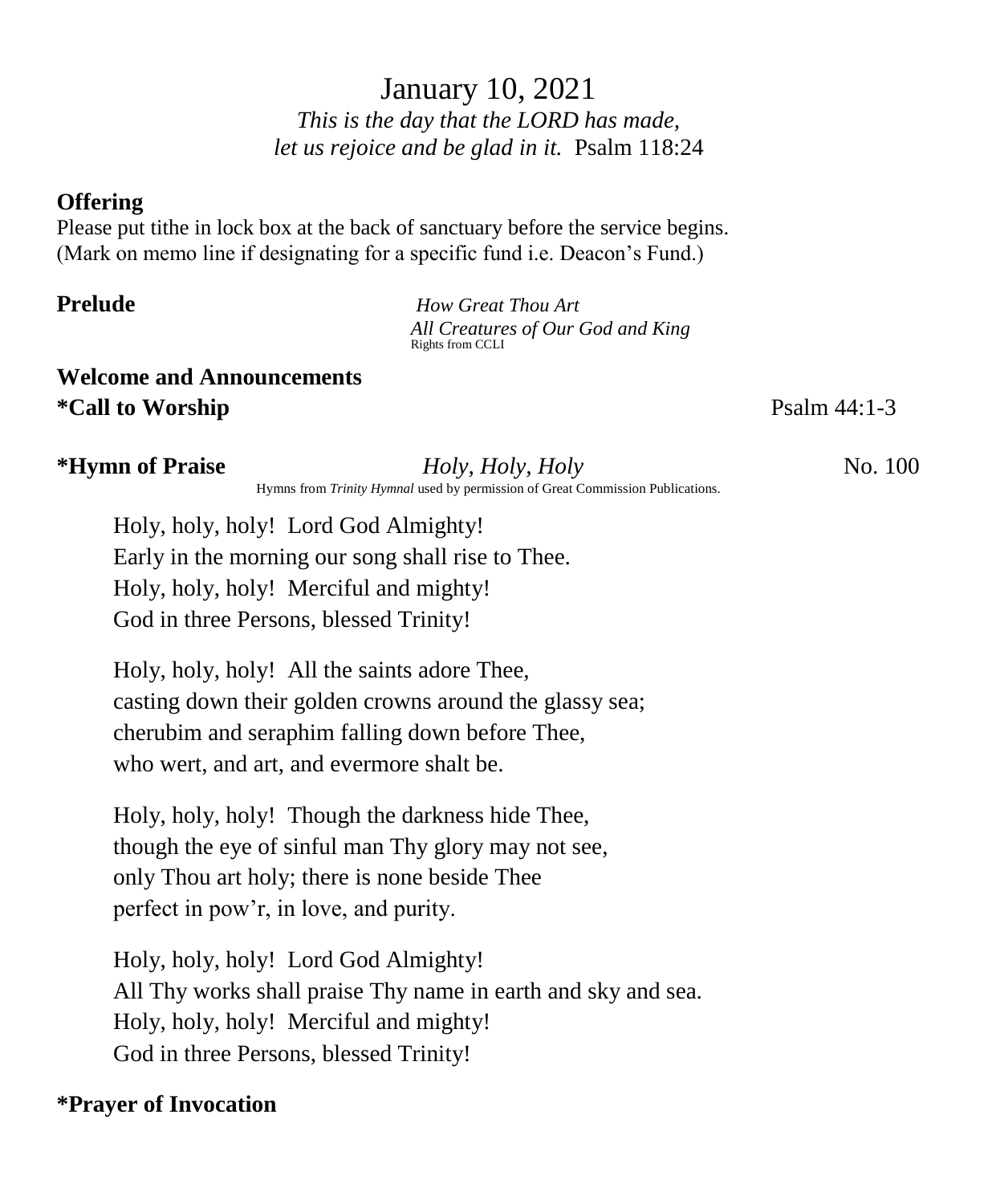## **Prayer of Confession**

Our Gracious Heavenly Father, we come to you today with heavy hearts. We admit that we have sinned against you. We have knowingly and willingly broken your commandments, and for that we are guilty and fully deserving of your wrath and judgment. Pardon us, we pray, for all of our sin. The only one we can call on for forgiveness is your precious Son, Jesus, who through his life, and death, and resurrection, has already freely forgiven us of so much sin. Forgive us again, we ask, and continue to work in us a desire to be more like Him, and to learn from and to willingly turn away from all sin and temptation. Be gracious to us, we pray, in Jesus name, Amen.

## **Assurance of Pardoning Grace** Psalm 44:4-8

<sup>4</sup> You are my King and my God, who decrees victories for Jacob.<sup>5</sup> Through you we push back our enemies; through your name we trample our foes. **<sup>6</sup>** I do not trust in my bow, my sword does not bring me victory; <sup>7</sup> but you give us victory over our enemies, you put our adversaries to shame. **<sup>8</sup>** In God we make our boast all day long, and we will praise your name forever.

# \***Hymn of Thanksgiving** *He Leadeth Me: O Blessed Thought!*No. 600 Hymns from *Trinity Hymnal* used by permission of Great Commission Publications.

He leadeth me: O blessed thought! O words with heav'nly comfort fraught! Whate'er I do, where'er I be, still 'tis God's hand that leadeth me.

# **REFRAIN:He leadeth me, He leadeth me; by His own hand He leadeth me: His faithful foll'wer I would be, for by His hand He leadeth me.**

Sometimes 'mid scenes of deepest gloom, sometimes where Eden's bowers bloom, by waters calm o'er troubled sea, still 'tis His hand that leadeth me. **REFRAIN**

Lord, I would clasp Thy hand in mine, nor ever murmur nor repine; content, whatever lot I see, since 'tis my God that leadeth me. **REFRAIN**

And when my task on earth is done, when, by Thy grace, the vict'ry's won, e'en death's cold wave I will not flee, since God through Jordan leadeth me.

# **REFRAIN**

**Scripture Reading Revelation Revelation Revelation Revelation 22:1-21**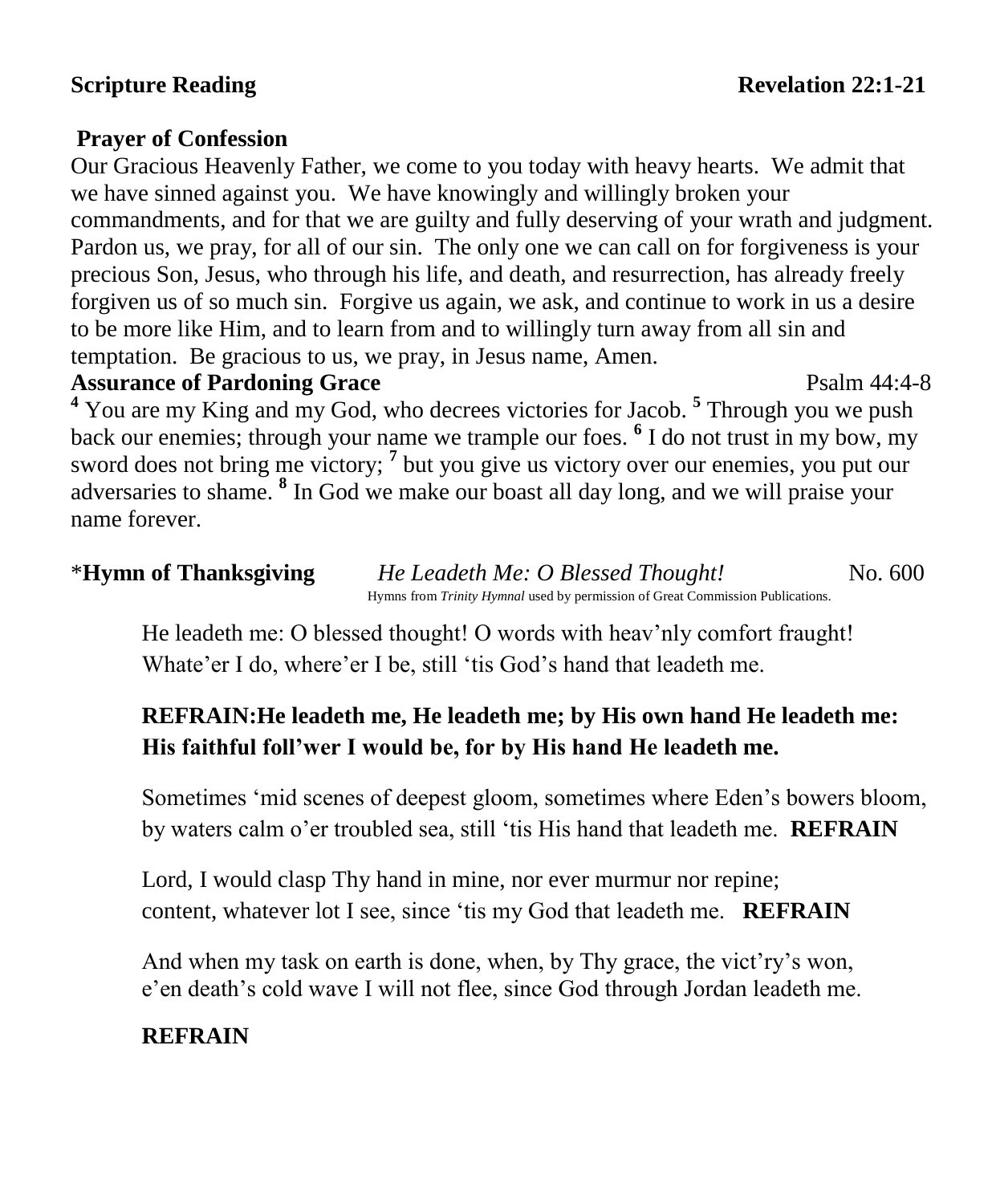## **Nicene Creed – 381 A.D.**

I believe in God the Father Almighty, Maker of heaven and earth; and of all things visible and invisible.

And in one Lord Jesus Christ, the only-begotten Son of God, begotten of his Father before all worlds: God of God, Light of Light, very God of very God, begotten, not made; being of one substance with the Father, by whom all things were made: Who for us men and for our salvation came down from heaven, and was incarnate by the Holy Spirit of the virgin Mary, and was made man; and was crucified also for us under Pontius Pilate. He suffered and was buried; and the third day he rose again according to the Scriptures, and ascended into heaven, and sits on the right hand of the Father. And he shall come again with glory to judge both the living and the dead whose kingdom shall have no end.

And I believe in the Holy Spirit, The Lord, and Giver of Life, who proceeds from the Father and the Son, who with the Father and the Son together is worshipped and glorified; who spoke by the prophets.

And I believe in one holy catholic and apostolic Church. I acknowledge one baptism for the forgiveness of sins. And I look for the resurrection of the dead and the life of the world to come.

Amen.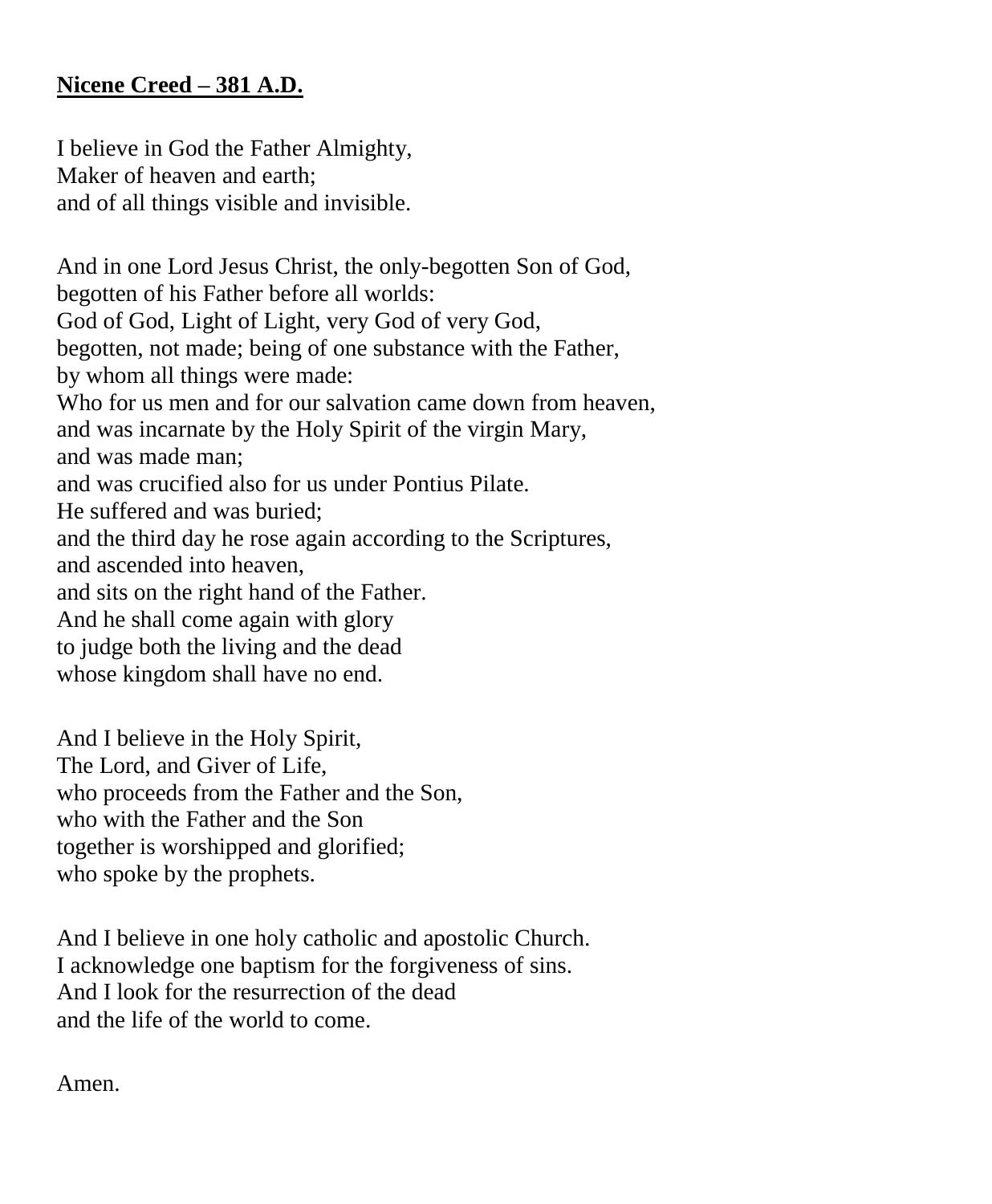**Prayer of Intercession**

| *Hymn of Preparation | <b>Come To The Waters (Boice)</b>                                   |  |
|----------------------|---------------------------------------------------------------------|--|
|                      | Insert<br>©2000 TenthMusic. All Rights Reserved. Used by Permission |  |

| <b>Sermon</b> |            | How to Start a Revival | Isaiah $55:1-13$ |  |
|---------------|------------|------------------------|------------------|--|
| Outline       |            |                        |                  |  |
| 1.            | Invitation |                        |                  |  |

- 2. Promise
- 3. Method
- 4. Destiny

Questions:

- 1. What are the traits of an expert salesman? Can you share an experience where you were talked into buying something that you probably didn't need?
- 2. What is God "selling" in Isaiah 55? How does this differ from a "too good to be true" type of transaction?
- 3. We often say that the Gospel is free, but what do we mean by this? Why is it free? Who paid for it so that it would be free?
- 4. Read Revelation 22:16-17. Who is invited to drink? Who is not? What does this tell us about God's plan of salvation?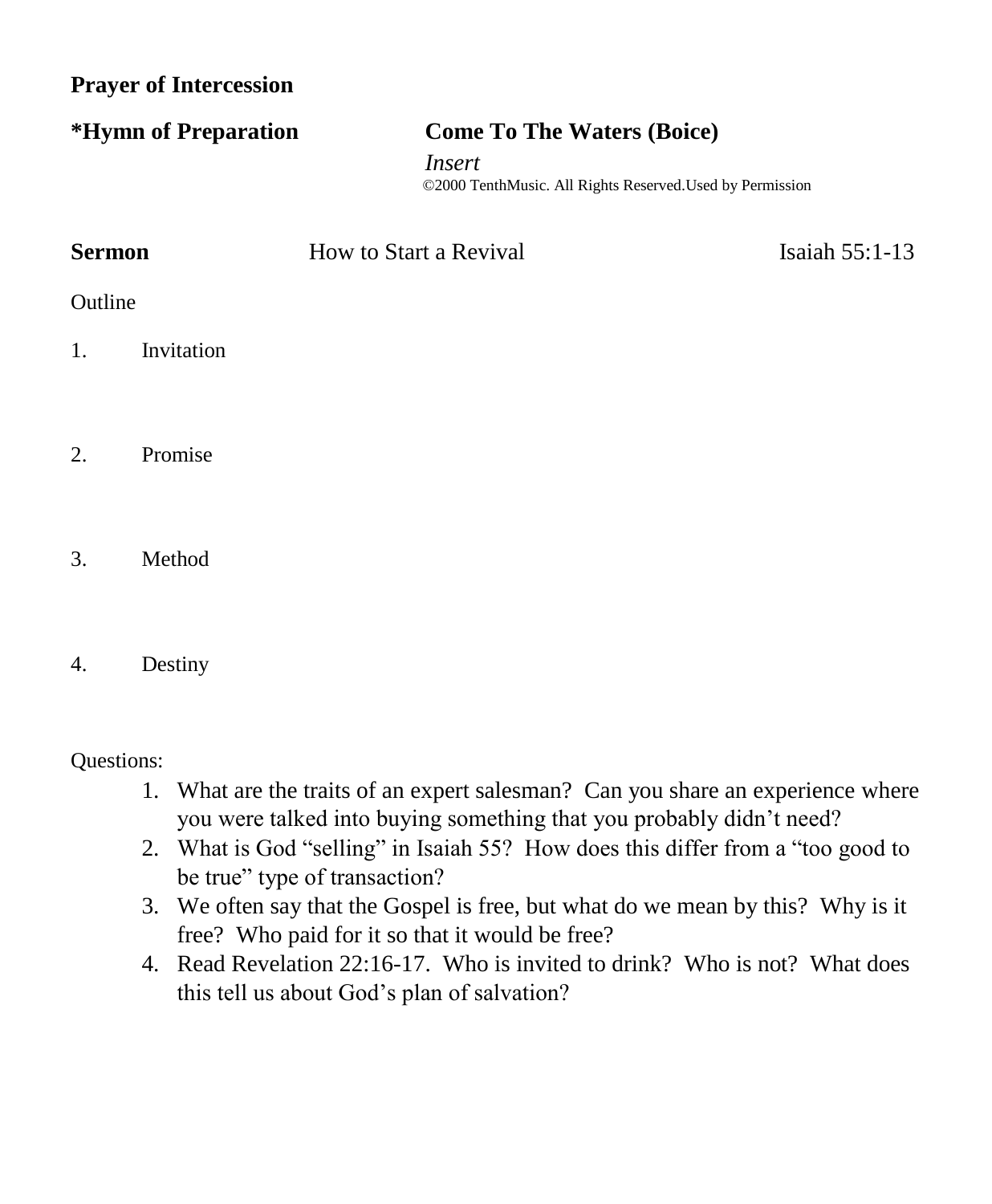### **\*Hymn of Response** *Amazing Grace!*No. 460

Hymns from *Trinity Hymnal* used by permission of Great Commission Publications.

Amazing grace! How sweet the sound, that saved a wretch like me! I once was lost, but now am found, was blind, but now I see.

'Twas grace that taught my heart to fear, and grace my fears relieved; how precious did that grace appear the hour I first believed!

Thro' many dangers, toils, and snares, I have already come; 'tis grace has brought me safe thus far, and grace will lead me home.

The Lord has promised good to me, His Word my hope secures; He will my shield and portion be, as long as life endures.

And when this flesh and heart shall fail, and mortal life shall cease, I shall possess within the veil a life of joy and peace.

When we've been there ten thousand years, bright shining as the sun, we've no less days to sing God's praise than when we've first begun.

## **\*Benediction**

### **\*Gloria Patri** No. 735

Hymns from *Trinity Hymnal* used by permission of Great Commission Publications.

Glory be to the Father, and to the Son, and to the Holy Ghost; as it was in the beginning, is now, and ever shall be, world without end. Amen, amen.

**\*Postlude** *Psalm 1* arr. Erickson

*Come Thou Fount of Every Blessing* No. 457

**\* Congregation:** Please stand as able.

**\* \* \* \* \* \* \* \***

**Piano/Guitar** Chris Erickson **Intercessory Prayer** Andrew Gretzinger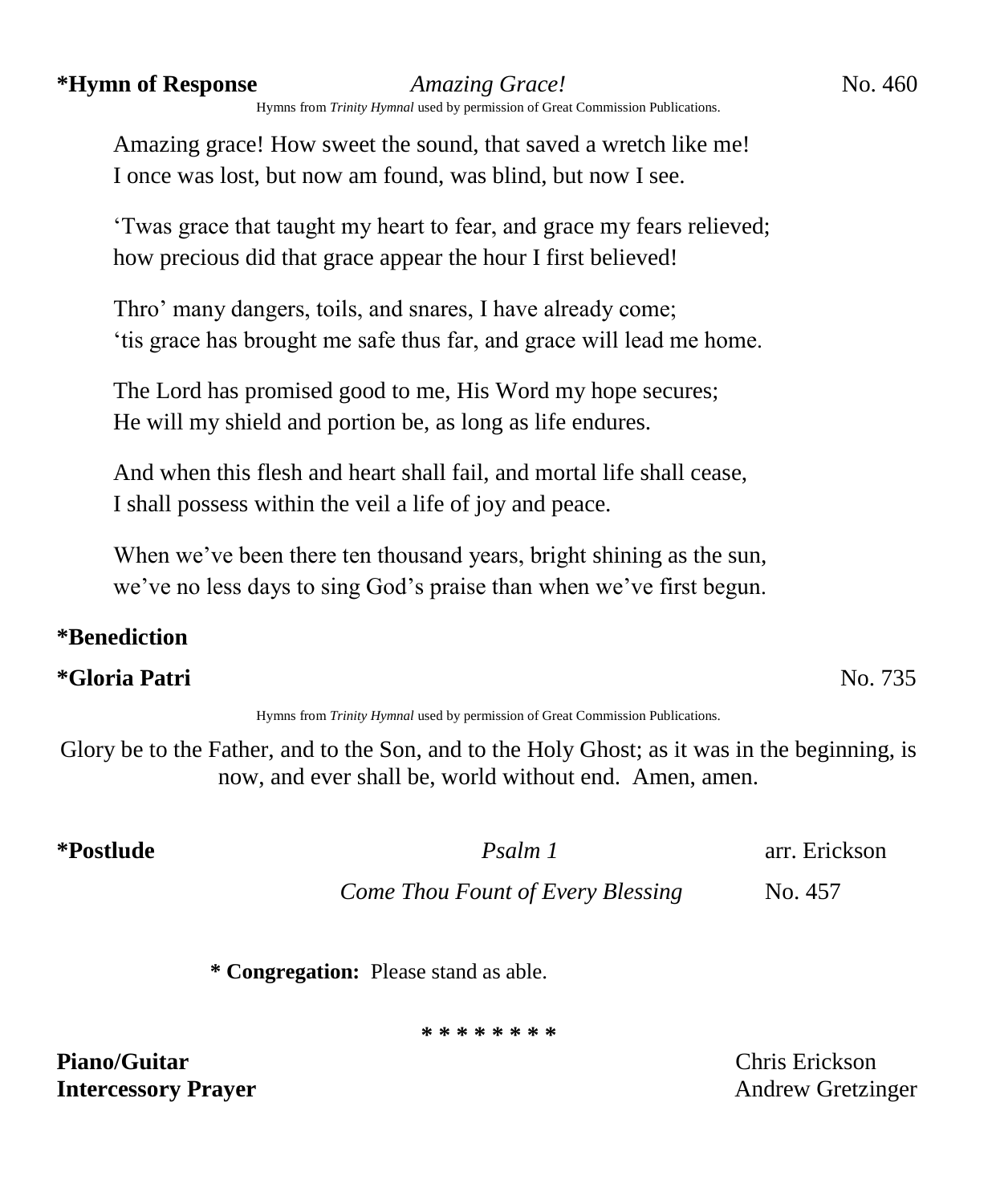# **Weekly Calendar**

| DATE            | <b>TIME</b> | <b>EVENT</b>                              |
|-----------------|-------------|-------------------------------------------|
| <b>SUN 1/10</b> | 9:00 AM     | <b>Sunday School</b>                      |
|                 |             | (New Members & Kingdom of God)            |
|                 | 10:30 AM    | <b>Worship Service</b>                    |
|                 |             | (available YouTube & Facebook)            |
|                 | 12:00 PM    | <b>Youth Group</b> (Gretzinger House)     |
| <b>MON 1/18</b> | 6:30 PM     | <b>Hrivnak-Lindborg Care Group (Zoom)</b> |
| <b>SUN 1/17</b> | 9:00 AM     | <b>Sunday School</b>                      |
|                 |             | (New Members & Kingdom of God)            |
|                 | 10:30 AM    | <b>Worship Service</b>                    |
|                 |             | (available YouTube & Facebook)            |
| <b>SUN 1/24</b> | 9:00 AM     | <b>Sunday School</b>                      |
|                 |             | (New Members & Kingdom of God)            |
|                 | 10:30 AM    | <b>Worship Service</b>                    |
|                 |             | (available YouTube & Facebook)            |
| <b>WED 1/17</b> | 5:30 PM     | <b>Congregational Meeting-2021 Vision</b> |
|                 |             | (Communing Members invited)               |

# **Serving the Lord**

|                      | 0           |           |           |            |  |
|----------------------|-------------|-----------|-----------|------------|--|
|                      | 1/10        | 1/17      | 1/24      | 1/31       |  |
|                      |             |           |           |            |  |
| <b>AM Nursery</b>    | Kathleen G. | Lorrie M. | Ashley S. | Yon L.     |  |
| Greeters             | N/A         | N/A       | N/A       | N/A        |  |
| <b>Treats</b>        | N/A         | N/A       | N/A       | N/A        |  |
| Serve/Cleanup        | N/A         | N/A       | N/A       | N/A        |  |
| Audio                | <b>TBD</b>  | B. Schoon | J. Martin | В.         |  |
|                      |             |           |           | Armstrong  |  |
| Elder of the<br>Week | Gretzinger  | Nelson    | Lindborg  | Gretzinger |  |